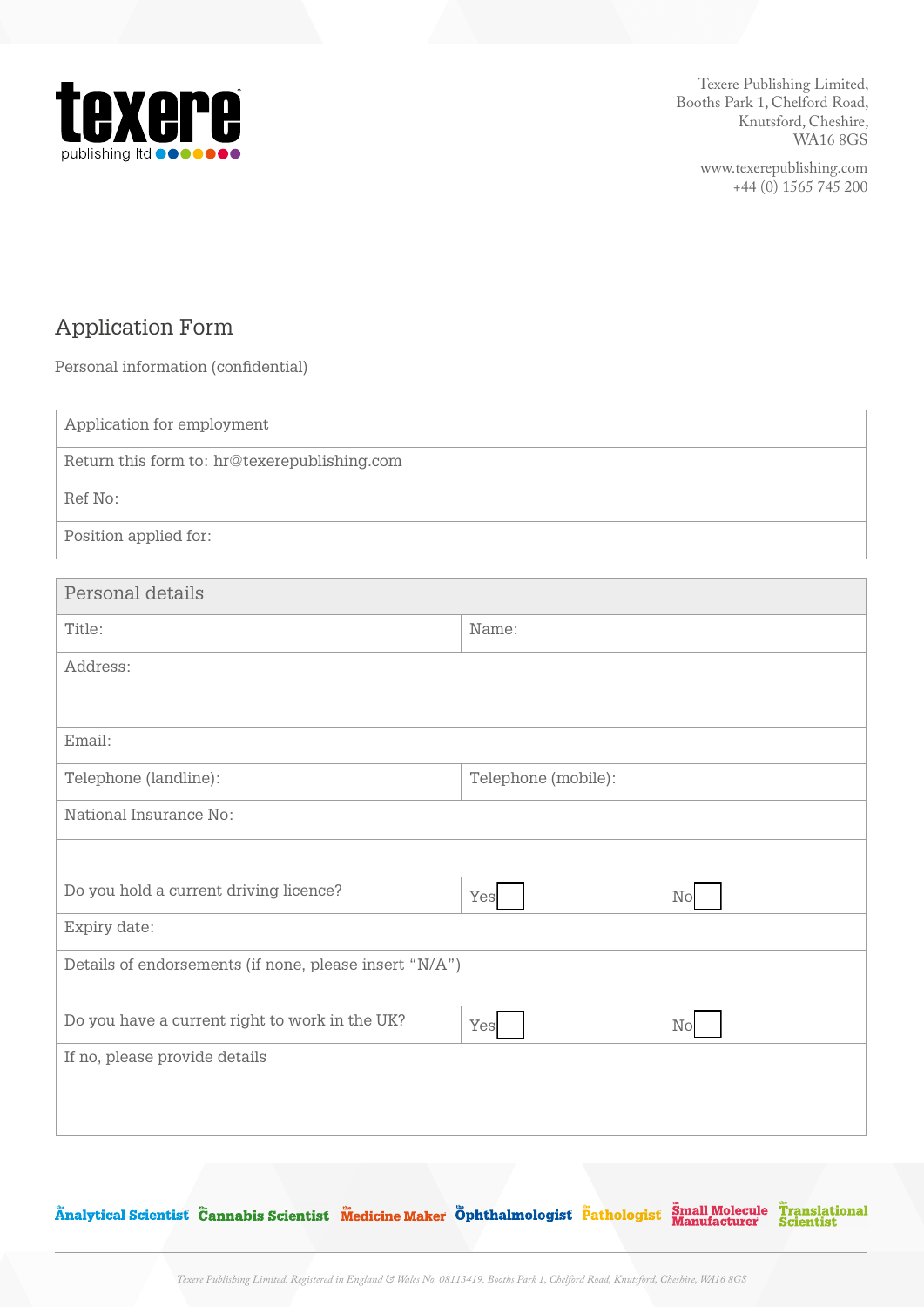

> www.texerepublishing.com +44 (0) 1565 745 200

| Education                                   |                      |  |  |
|---------------------------------------------|----------------------|--|--|
| Please provide your education history here: |                      |  |  |
| Schools/Colleges/University                 | Qualification gained |  |  |
|                                             |                      |  |  |

| Employment history                                                                                                         |                           |                                             |  |  |
|----------------------------------------------------------------------------------------------------------------------------|---------------------------|---------------------------------------------|--|--|
| Name and address of employer(s)                                                                                            | Job title and main duties | Date of departure and reason<br>for leaving |  |  |
|                                                                                                                            |                           |                                             |  |  |
|                                                                                                                            |                           |                                             |  |  |
|                                                                                                                            |                           |                                             |  |  |
|                                                                                                                            |                           |                                             |  |  |
|                                                                                                                            |                           |                                             |  |  |
| Please note here any other employment that you would continue with if you were to be successful in<br>obtaining this role: |                           |                                             |  |  |
|                                                                                                                            |                           |                                             |  |  |
|                                                                                                                            |                           |                                             |  |  |
|                                                                                                                            |                           |                                             |  |  |
|                                                                                                                            |                           |                                             |  |  |

Änalytical Scientist Cannabis Scientist Medicine Maker Öphthalmologist Pathologist Small Molecule Translational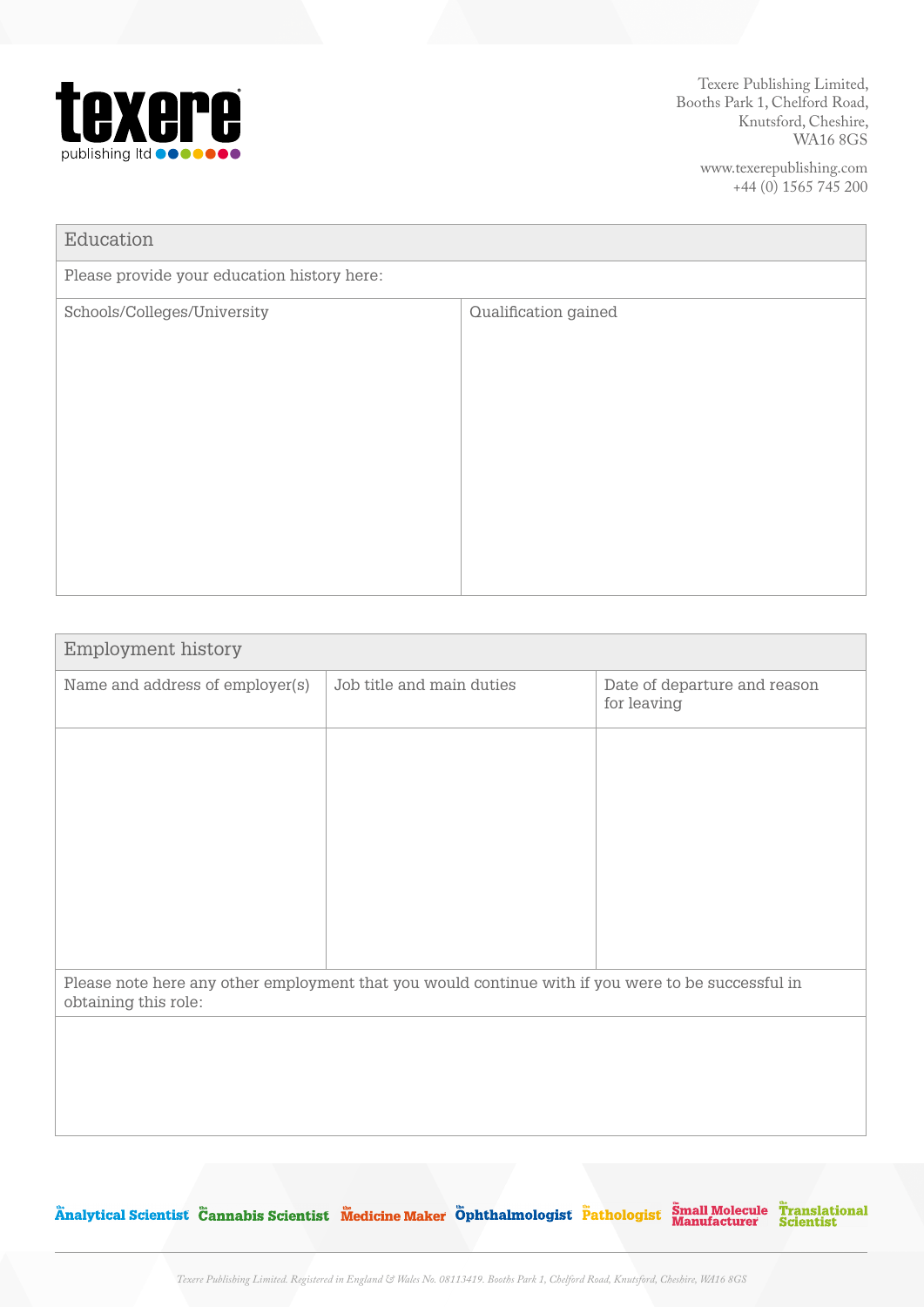

> www.texerepublishing.com +44 (0) 1565 745 200

| Please note here the names, company name (where applicable) and addresses of two persons from whom<br>we may obtain both work and character references |  |  |
|--------------------------------------------------------------------------------------------------------------------------------------------------------|--|--|
| 2                                                                                                                                                      |  |  |

Please note any membership you hold of professional bodies, including grade of membership or other relevant details:

## Personal development

Name and address Please include any courses, membership, voluntary work, or responsibilities you have obtained that you consider relevant, with outcomes where applicable: of employer(s)

### Criminal record

Please note any criminal convictions except those 'spent' under the Rehabilitation of Offenders Act 1974. If none, please state.

Analytical Scientist Cannabis Scientist Medicine Maker Ophthalmologist Pathologist Small Molecule Translational